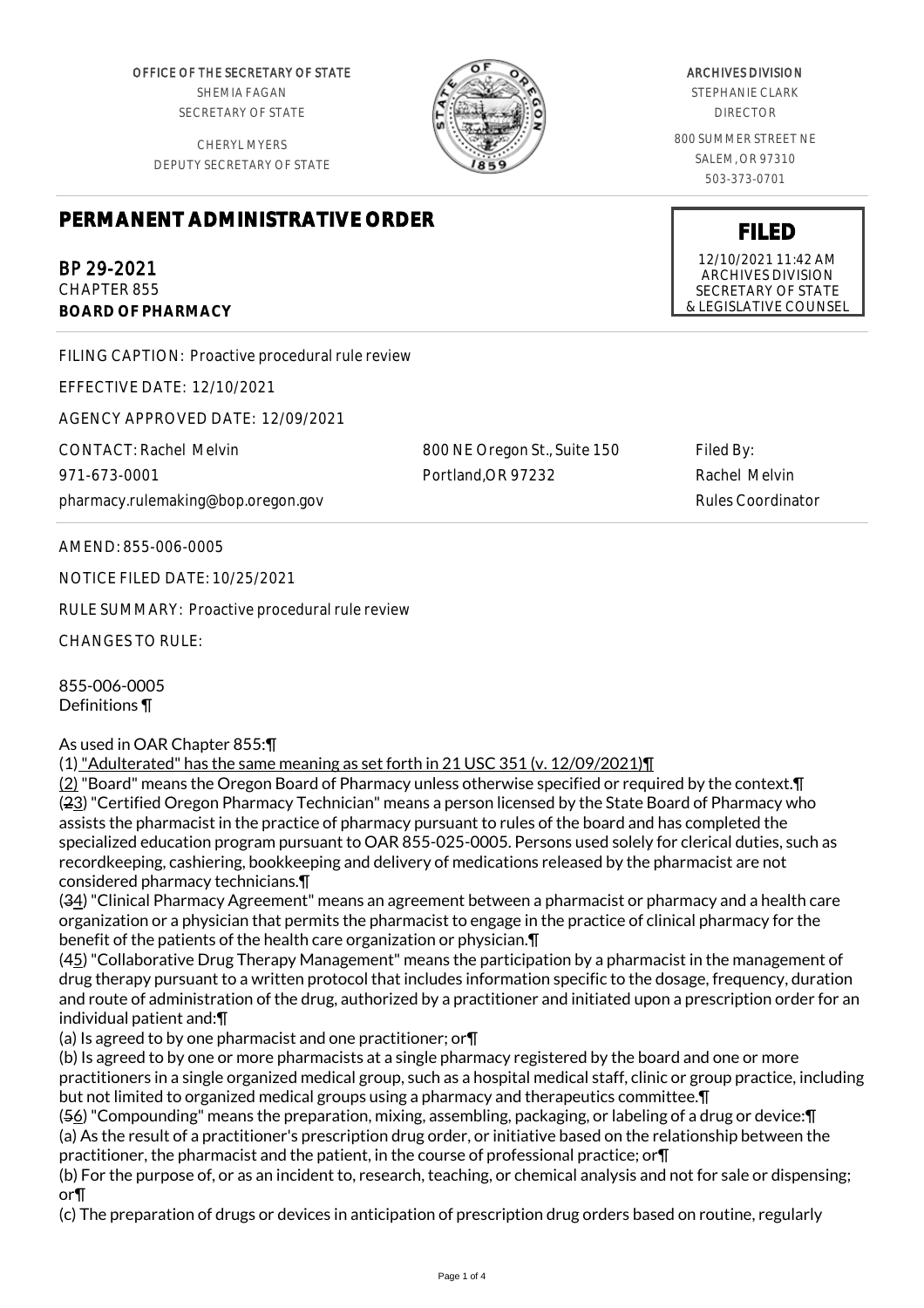observed prescribing patterns.¶

(67) "Confidential Information" means any patient information obtained by a pharmacist or pharmacy.¶ (78) "Consulting Pharmacist" means a pharmacist that provides a consulting service regarding a patient medication, therapy management, drug storage and management, security, education, or any other pharmaceutical service.¶

(89) The "Container" is the device that holds the drug and that is or may be in direct contact with the drug.¶  $(910)$  "Dispensing or Dispense" means the preparation and delivery of a prescription drug pursuant to a lawful order of a practitioner in a suitable container appropriately labeled for subsequent administration to or use by a patient or other individual entitled to receive the prescription drug.¶

 $(101)$  "Interpretation and evaluation of prescription orders" means the review of the order for therapeutic and legal correctness. Therapeutic review includes identification of the prescription drug ordered, its applicability and its relationship to the other known medications used by the patient and determination of whether or not the dose and time interval of administration are within accepted limits of safety. The legal review for correctness of the prescription order includes a determination that the order is valid and has not been altered, is not a forgery, is prescribed for a legitimate medical purpose, contains all information required by federal and state law, and is within the practitioner's scope of practice.¶

(112) "Labeling" means the process of preparing and affixing of a label to any drug container exclusive, however, of the labeling by a manufacturer, packer or distributor of a non-prescription drug or commercially packaged legend drug or device.¶

(123) "Misbranded" has the same definition as set forth in 21 USC 352 (v. 12/09/2021).¶

(14) "Monitoring of therapeutic response or adverse effect of drug therapy" means the follow up of the therapeutic or adverse effect of medication upon a patient, including direct consultation with the patient or his agent and review of patient records, as to result and side effect, and the analysis of possible interactions with other medications that may be in the medication regimen of the patient. This section shall not be construed to prohibit monitoring by practitioners or their agents.¶

(135) "Medication Therapy Management (MTM)" means a distinct service or group of services that is intended to optimize therapeutic outcomes for individual patients. Medication Therapy Management services are independent of, but can occur in conjunction with, the provision of a medication product.¶

(146) "Nationally Certified Exam" means an exam that is approved by the board which demonstrates successful completion of a Specialized Education Program. The exam must be reliable, psychometrically sound, legally defensible and valid.¶

(157) "Non-legend drug" means a drug which does not require dispensing by prescription and which is not restricted to use by practitioners only.¶

(168) "Offering or performing of those acts, services, operations or transactions necessary in the conduct, operation, management and control of pharmacy" means, among other things:¶

(a) The creation and retention of accurate and complete patient records;¶

(b) Assuming authority and responsibility for product selection of drugs and devices;¶

(c) Developing and maintaining a safe practice setting for the pharmacist, for pharmacy staff and for the general public;¶

(d) Maintaining confidentiality of patient information.¶

(179) "Official compendium" means the official United States Pharmacopeia <USP>, official National Formulary <NF> (USP 43-NF 38 v. 2021), official Homeopathic Pharmacopoeia of the United States <HPUS> (v. 2021), or any supplement to any of these. ¶

(20) "Oral Counseling" means an oral communication process between a pharmacist and a patient or a patient's agent in which the pharmacist obtains information from the patient (or agent) and the patient's pharmacy records, assesses that information and provides the patient (or agent) with professional advice regarding the safe and effective use of the prescription drug for the purpose of assuring therapeutic appropriateness.¶ (218) Participation in Drug Selection and Drug Utilization Review:¶

(a) "Participation in drug selection" means the consultation with the practitioner in the selection of the best possible drug for a particular patient.¶

(b) "Drug utilization review" means evaluating prescription drug order in light of the information currently provided to the pharmacist by the patient or the patient's agent and in light of the information contained in the patient's record for the purpose of promoting therapeutic appropriateness by identifying potential problems and consulting with the prescriber, when appropriate. Problems subject to identification during drug utilization review include, but are not limited to:¶

(A) Over-utilization or under-utilization;¶

(B) Therapeutic duplication;¶

(C) Drug-disease contraindications;¶

(D) Drug-drug interactions;¶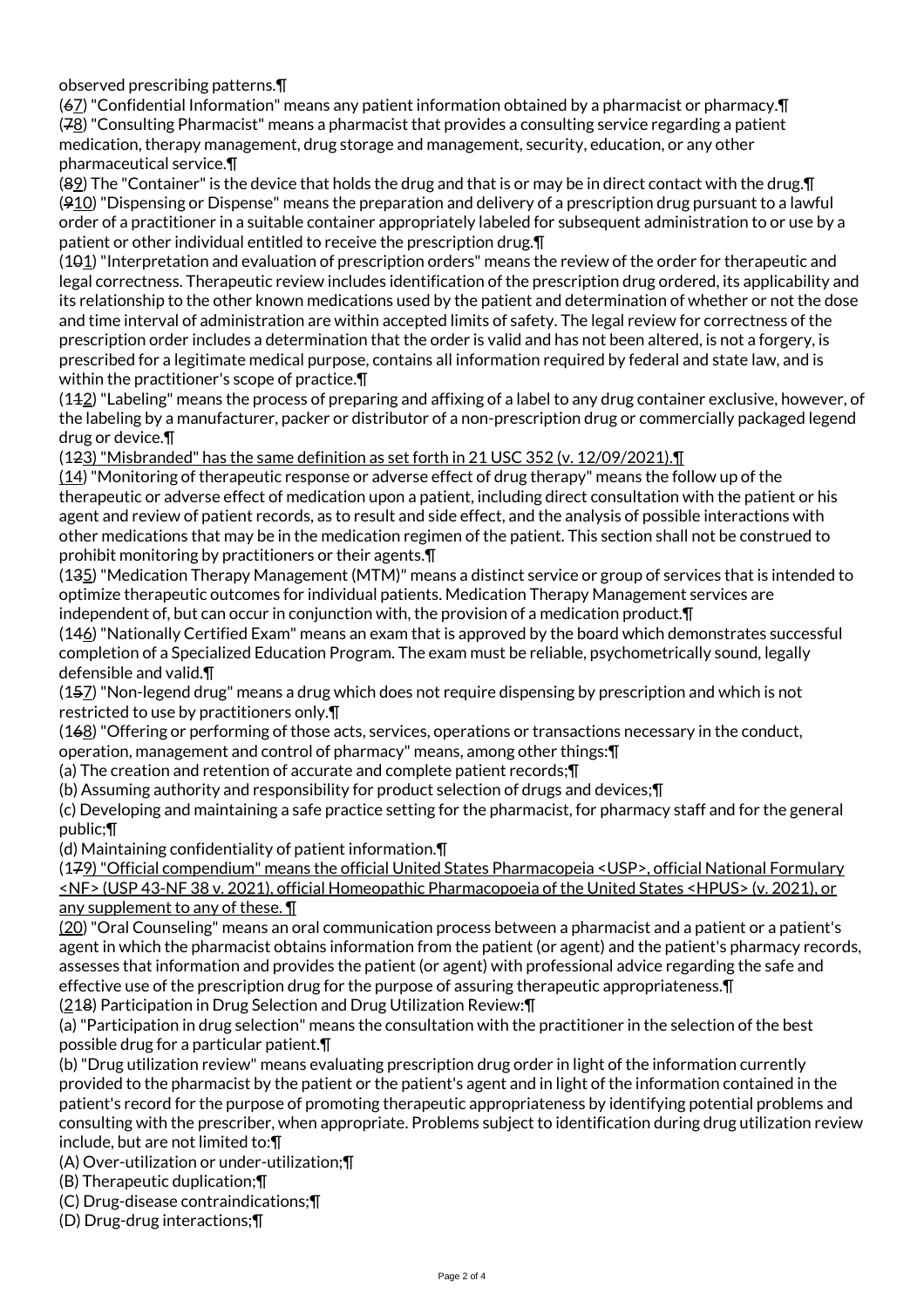(E) Incorrect drug dosage;¶

(F) Incorrect duration of treatment;¶

(G) Drug-allergy interactions; and¶

(H) Clinical drug abuse or misuse.¶

(1922) "Pharmaceutical Care" means the responsible provision of drug therapy for the purpose of achieving definite outcomes that improve a patient's quality of life. These outcomes include:¶

(a) Cure of a disease;¶

(b) Elimination or reduction of a patient's symptomatology;¶

(c) Arrest or slowing of a disease process; or¶

(d) Prevention of a disease or symptomatology.¶

(203) "Pharmacy Technician" means a person licensed by the State Board of Pharmacy who assists the pharmacist in the practice of pharmacy pursuant to rules of the board but has not completed the specialized education program pursuant to OAR 855-025-0012.¶

(214) "Practice of clinical pharmacy" means:¶

(a) The health science discipline in which, in conjunction with the patient's other practitioners, a pharmacist provides patient care to optimize medication therapy and to promote disease prevention and the patient's health and wellness;¶

(b) The provision of patient care services, including but not limited to post-diagnostic disease state management services; and¶

(c) The practice of pharmacy by a pharmacist pursuant to a clinical pharmacy agreement.¶

(225) "Practice of pharmacy" is as defined in ORS 689.005.¶

(236) "Prescription drug" or "legend drug" is as defined in ORS 689.005 and: [1]

(a) Required by federal law, prior to being dispensed or delivered, to be labeled with "Rx only"; or¶

(b) Required by any applicable federal or state law or regulation to be dispensed on prescription only or is restricted to use by practitioners only.¶

(247) "Prescription released by the pharmacist" means, a prescription which has been reviewed by the pharmacist that does not require further pharmacist intervention such as reconstitution or counseling.¶

(258) "Prohibited conduct" means conduct by a licensee that:¶

(a) Constitutes a criminal act against a patient or client; or¶

(b) Constitutes a criminal act that creates a risk of harm to a patient or client.¶

(269) "Proper and safe storage of drugs and devices and maintenance of proper records therefore" means housing drugs and devices under conditions and circumstances that:¶

(a) Assure retention of their purity and potency;¶

(b) Avoid confusion due to similarity of appearance, packaging, labeling or for any other reason;¶

(c) Assure security and minimize the risk of their loss through accident or theft;¶

(d) Accurately account for and record their receipt, retention, dispensing, distribution or destruction;¶

(e) Protect the health, safety and welfare of the pharmacist, pharmacy staff and the general public from harmful exposure to hazardous substances.¶

(2730) "Quality Assurance Plan" is a written set of procedures to ensure that a pharmacy has a planned and systematic process for the monitoring and evaluation of the quality and appropriateness of pharmacy services and for identifying and resolving problems.¶

(2831) "Responsibility for advising, when necessary or when regulated, of therapeutic values, content, hazards and use of drugs and devices" means advice directly to the patient, either verbally or in writing as required by these rules or federal regulation, of the possible therapeutic response to the medication, the names of the chemicals in the medication, the possible side effects of major importance, and the methods of use or administration of a medication.¶

(329) "Specialized Education Program" means;¶

(a) A program providing education for persons desiring licensure as pharmacy technicians that is approved by the board and offered by an accredited college or university that grants a two-year degree upon successful completion of the program; or¶

(b) A structured program approved by the board and designed to educate pharmacy technicians in one or more specific issues of patient health and safety that is offered by:¶

(A) An organization recognized by the board as representing pharmacists or pharmacy technicians;¶

(B) An employer recognized by the board as representing pharmacists or pharmacy technicians; or¶ (C) A trade association recognized by the board as representing pharmacies.¶

(303) "Supervision by a pharmacist" means being stationed within the same work area as the pharmacy technician or certified Oregon pharmacy technician being supervised, coupled with the ability to control and be responsible for the pharmacy technician or certified Oregon pharmacy technician's action. During the declared public health emergency timeframe related to the 2020 COVID-19 pandemic, "supervision by a pharmacist" means pharmacist